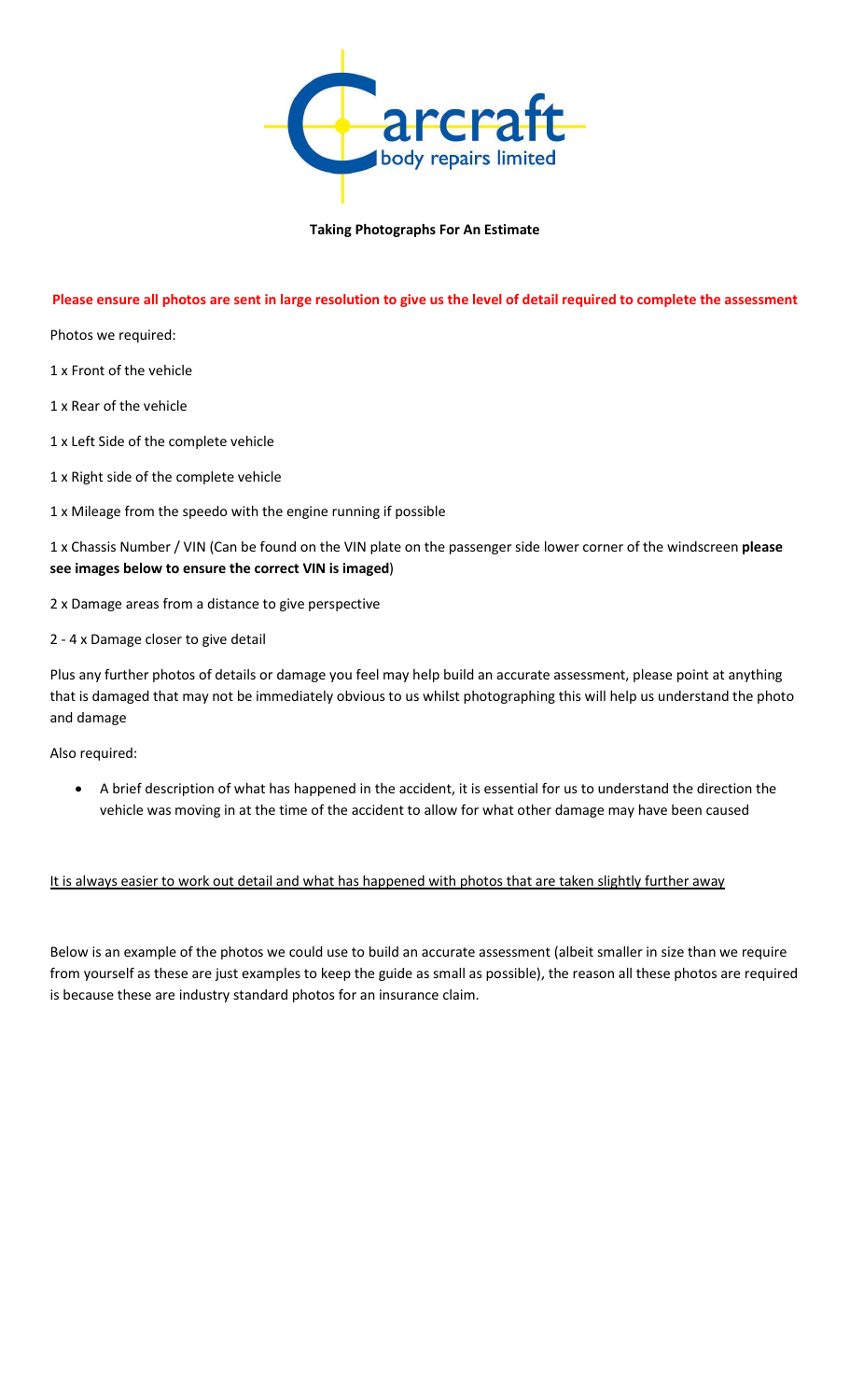## Photos we require

## Overall view of the vehicle:



Photo of the mileage: (please make sure you can see the mileage in the photo before sending)

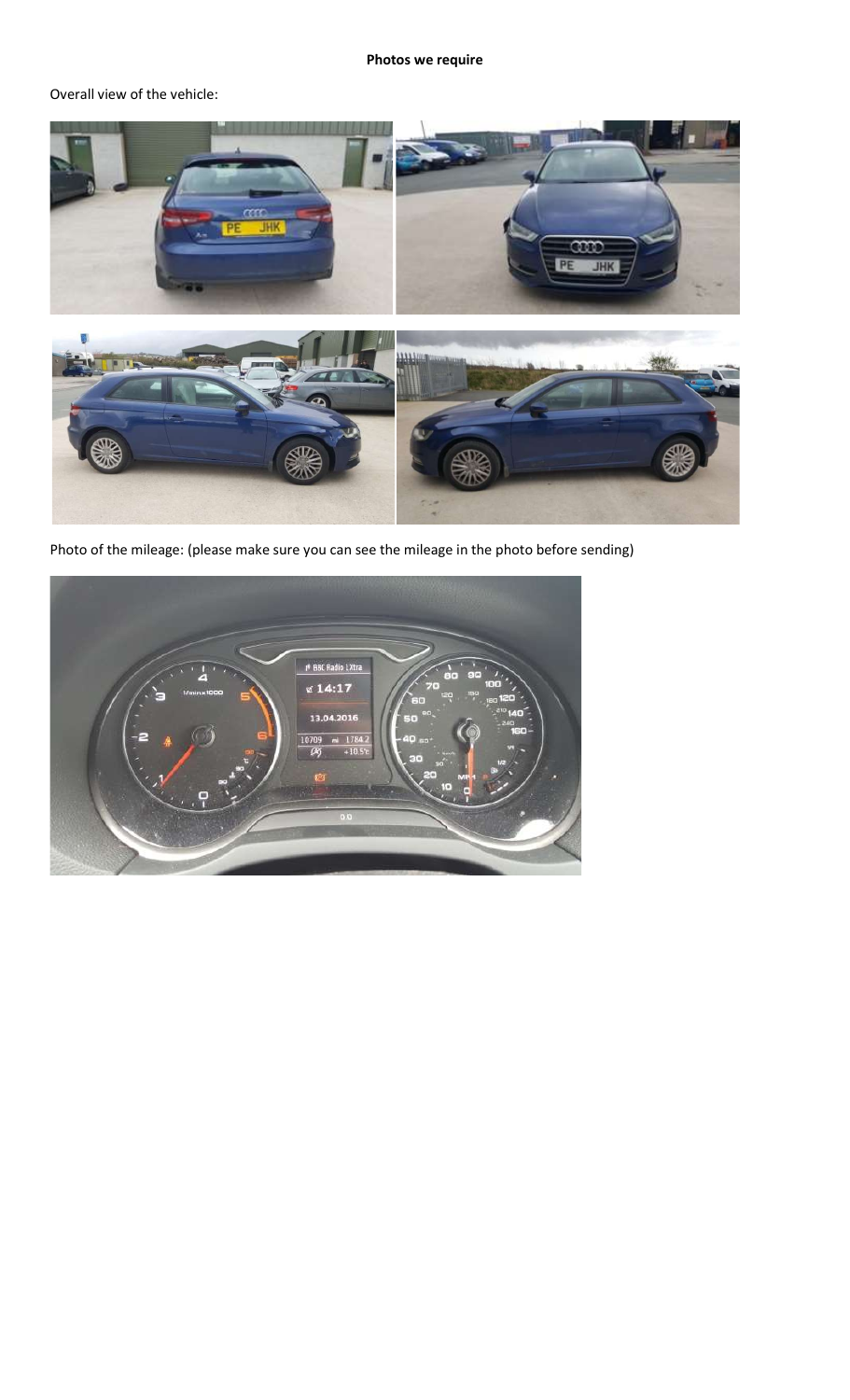Chassis Number / VIN:



The chassis number can be either be from the screen or the VIN plate often found under the bonnet (on a Toyota this information can be found on the B Pillar inside the passenger side front door and on a Fiat this can be found inside the boot under the boot floor carpet) - shown above

Please note Vehicle Identification Numbers will always be a 17 digit number, shown through the glass not etched into the glass, this is the glass manufacturer information as shown below which we do not require